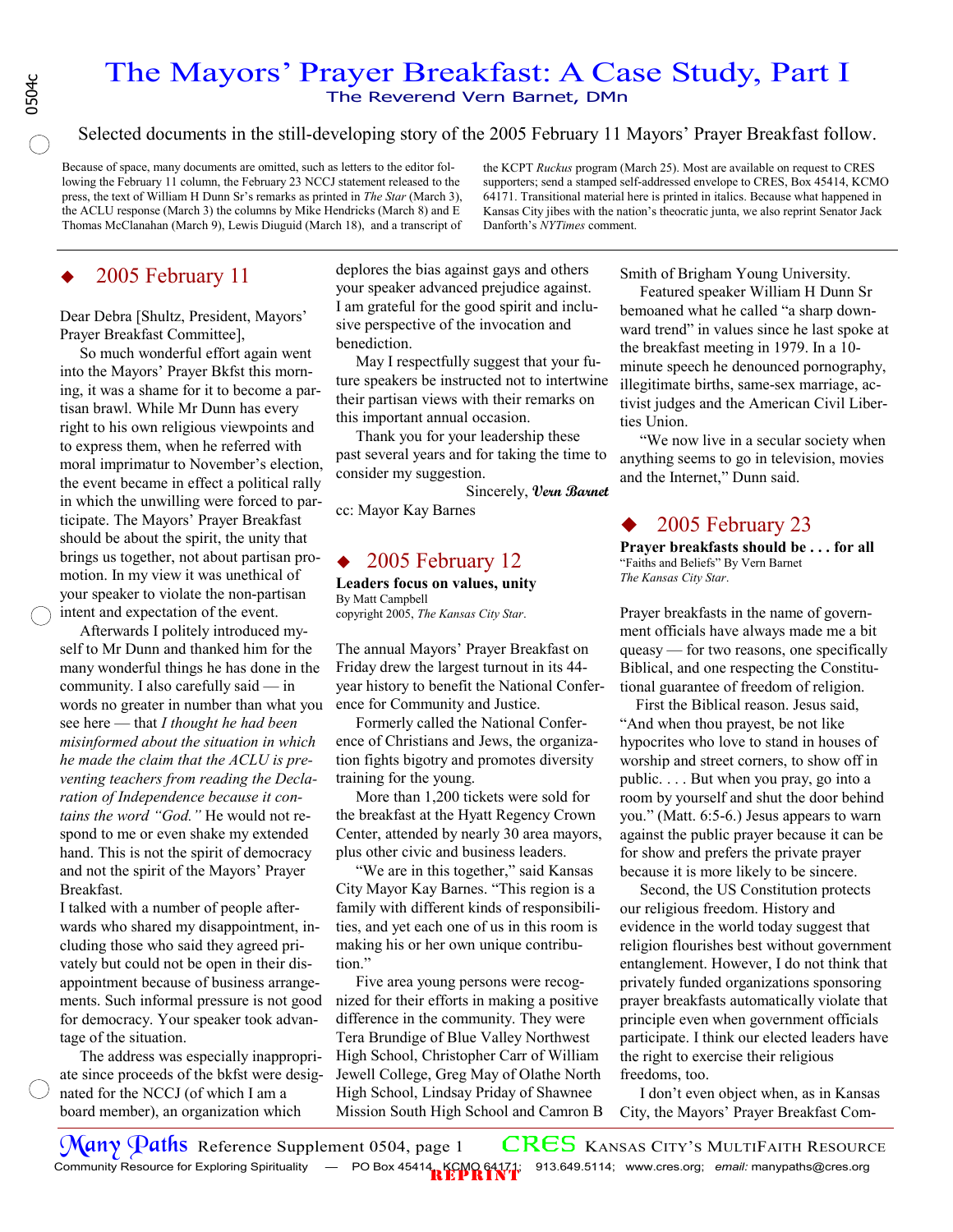mittee prints a picture of the legend of George Washington praying at Valley Forge on the cover of the printed program and displays a large version in front of the head table. There may be no more historical justification for this scene than for the fable of Washington chopping down the cherry tree, but I appreciate the desire to impute spiritual practices and wisdom to those who lead us even though I know some want to use the image as support for a disputed understanding of the role religion played in the founding of our nation.

 However, a line is crossed when a prayer breakfast becomes partisan. And that is what many folk feel happened Feb 11 this year when the speaker appeared to endorse a particular religious perspective on last November's election. Not only were an array of political positions advanced by the speaker, but folks of Protestant, Catholic, Buddhist, Jewish, Muslim and other faiths were offended by what they perceived to be the speakers' failure to recognize the religious pluralism represented among the thousand or more guests.

 This is not the first year that the Mayors' Breakfast has been marred by partisanship or religious insensitivity. For example, in 2002, the mayor, in a magnificent and inspiring gesture, asked members of a particular minority faith to stand and be welcomed, and warmly welcomed they were. The program was beautiful. But at the very end, the person about to give the benediction introduced it by saying that she would use the occasion to proclaim the one true faith.

 There is a time and a place for her, but the Mayors' Prayer Breakfast is not it. We should reclaim this event to celebrate our diversity of faiths and our unity as Heartland Americans.

## 2005 March 16

**Alliance shows power of praying**  "Faiths and Beliefs" By Vern Barnet *The Kansas City Star*.

Over a career as a clergyman, and be-fore that, as a laymen, I've been to my share of prayer breakfasts. None sur-passes last Thursday's breakfast held by the Raytown Community Inter-Faith Alliance. Most prayer breakfasts, frankly, look a bit like posturing for one another and staging for

the Lord. Speeches, awards and pageantry often overshadow prayer. But in Raytown they pray without pretensions.

 Public prayer is not easy these days. America's promise of religious liberty has been fulfilled by making us perhaps the most religiously diverse nation in the world. But we have not yet learned how to come together from that diversity and pray together.

 Praying together is so important to Raytown Mayor Sue Frank that she assisted the Alliance to sponsor the event when the Crossroads Chamber of Commerce could no longer do so.

 Alliance president Michael Stephens, pastor of Southwood United Church of Christ, opened this year's breakfast with an invocation that might have been uttered by inhabitants of this land hundreds of years ago, before Europeans and their descendents came to this place. Though the idiom was American Indian, its spirit was universal.

 Holly McKissick, pastor of Saint Andrew Christian Church in Olathe, was the featured speaker. Her theme also was universal, found in every faith: the importance of forgiveness. Regardless of our political views, religious affiliations, economic status, race or sexual orientation, she spoke to all of us and for all of us.

 Harold Johnson, chairman of the event, had invited me, but—perhaps deliberately—did not prepare me for the most interesting form of community prayer I've seen at a prayer breakfast.

 Here's how it worked. Before the speaker came to the platform, people at their tables were asked to form teams of six to write their local, national and global prayer requests on yellow, green and orange cards. Folks from different backgrounds and viewpoints shared the sacred desires in their hearts with each other.

 During the address, the cards were collected and arranged.

 Following the inspiration McKissick provided, David Cliburn, pastor of Blue Ridge Presbyterian, appeared with the cards and invited us to pray. Skillfully incorporating the collected concerns of the heart, Cliburn gave voice to the community's heart. The specific longings shared in the small teams were repeated and powerfully amplified as we heard them

become one, united with the aspirations of the community. That it itself was an answer to prayer.

 It is easy for a person to pray on one's own behalf, and others can listen to such a prayer. But it is difficult for one person truly to pray on behalf of hundreds of people from different faiths and sundry concerns. The Raytown Alliance has found a way to do this. It demonstrates, as someone has said, that diversity is not a problem; it is a gift.

## 2005 March 1 Tuesday 8:33 am

To Donovan Mouton, Mayoral assistant

 . . . I happened to have a chance to visit very briefly with Mayor Barnes Feb 17, I think it was, and she indicated that the Mayors' Prayer Breakfast Committee was working on a statement that would assure those concerned about the 2005 Mayors' Prayer Breakfast that the non-partisan tone expected for the event will be observed in the future, and that the religious diversity of our area will be respected.

 I have communicated several times with Debra Shulz, president of the MPB committee, and her responses offer no hope that the committee will adopt or affirm such a policy. It is difficult to understand why a courteous, positive, and forwardlooking statement is so difficult to fashion. Do you have any information about whether Mayor Barnes has been misled? . . . Thank you . . . . **Vern Barnet** 

## 2005 March 1 Tuesday 11:05 am . . .

The Mayor has read the note you sent earlier today to Donovan Mouton and asked me to let you know she will be responding later today to those citizens who, like you, have contacted her regarding what transpired at last month's breakfast. She will also be contacting members of the Prayer Breakfast Committee. Mayor Barnes specifically wanted to let you know in advance of what she will send out today that she shares your concerns and has been working on this issue. Like you, the Mayor was hopeful that working with the Committee might result in a affirming statement from them, although this will apparently not happen. . . . **Richard DeHart** 

REPRINT Many Paths Reference Supplement 0410, page 2 CRES KANSAS CITY's MULTIFAITH RESOURCE Community Resource for Exploring Spirituality — PO Box 45414, KCMO 64171; 913.649.5114; www.cres.org; *email:* manypaths@cres.org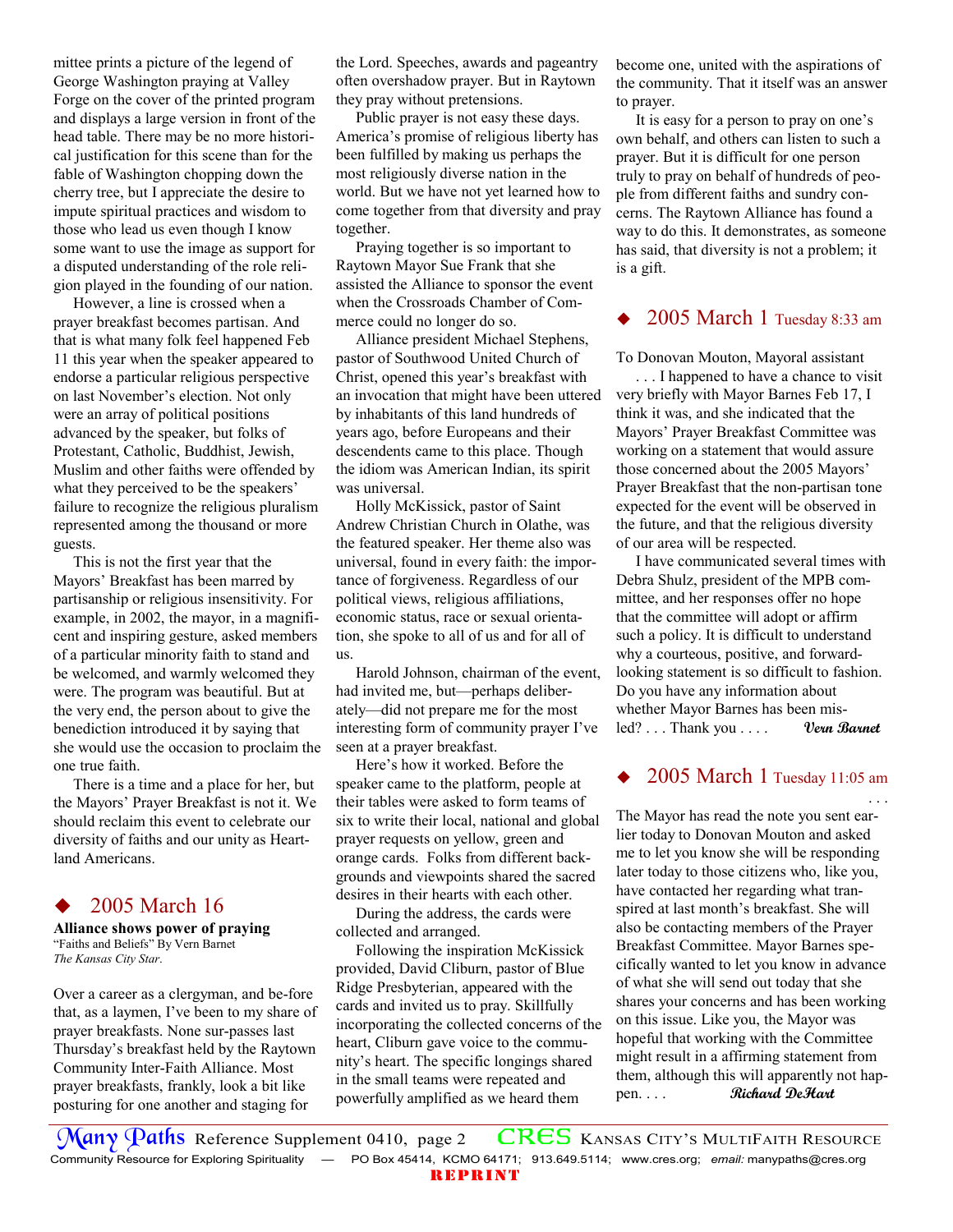## 2005 March 1 Tuesday 4:32 pm

Dear Vern, FYI, following is the note I sent to members of the Mayors' Prayer Breakfast Committee earlier today. **Kay Barnes**

Dear members of the Mayors' Prayer Breakfast Committee:

 While the Prayer Breakfast is held in the name of all the Mayors in the metropolitan area and none of us have any involvement in the planning or execution of this annual event, as the Mayor of the largest and most diverse City, I feel I need to express my personal dismay with the tone and content of the recent keynote address.

 As you may be aware, I have talked at length with Debra Shultz, the current President of the Executive Board of the Committee for the Mayors' Prayer Breakfast. While the board has also received expressions of concern, I am disappointed that the organization decided not to issue a statement regarding this matter.

 In addition, I have suggested that the committee consider modifying its by-laws which currently prohibit any **elected official\*** from being the principal speaker. If you would amend your by-laws in this manner, I have offered to be the speaker at next year's Prayer Breakfast to reaffirm the intended inclusive nature of the event. My offer was declined.

 Therefore, I feel I am left with no option but to inform the Executive Board of the Committee for the Mayors' Prayer Breakfast that I will not participate in nor attend next year's event. I am notifying the many individuals who contacted me about their displeasure with this year's event about my decision.

Sincerely, Kay Barnes

## Comment

*Mayor Barnes has been criticized for overreacting to Mr Dunn's remarks. However, it appears that before her announcement, she expended considerable effort to obtain a statement from the MPB committee or find some other way to assure that next year's breakfast would be nonpartisan and non-sectarian. Her offer to be the speaker seems reasonable when one considers that George W Bush (who many people think of as an \*"elected official") was the speaker at the National Prayer Breakfast, and the speaker at the Raytown breakfast was a clergyperson who did not use the opportunity to proselytize, and the current dispute arises from a businessman, not a politician or a clergyperson.* 

 *On March 16, the MPB committee met and again was unable to identify its intent*  *as non-partisan and non-sectarian. Later that day, the* NCCJ Board appointed a committee *to take this wish in person to the MPB.* 

## 2005 March 31

Mr William H Dunn, Sr J.E. Dunn Construction 929 Holmes, Kansas City, MO 64106

### Dear Mr Dunn:

 You may remember me. After others had spoken with you following the Mayors' Prayer Breakfast February 11, I approached you with my hand extended. Very politely I said, "Thank you for the many wonderful things you have done for Kansas City. But you might like to know that the ACLU has not prevented children from reading the Declaration of Independence because it has the word 'God' in it." You would not shake my hand. Although no one else at that moment was seeking your attention, you turned away from me.

 Sir, I am a clergyman. Can we talk a little religion?

 Thou shalt not bear false witness. Your remarks attacked the ACLU falsely. As a civic leader, you have a responsibility to get your facts straight. You should be ashamed of repeating a Right-wing distortion so severe it is simply a lie. I'd suggest a big donation to the ACLU with your apology.

 You also attacked the ACLU because it believes the Boy Scouts should not discriminate against gays. I have been a Scout organizer and featured speaker. My son is an Eagle Scout. But he refuses to be active any more because he abhors its dis-criminatory policy of excluding qualified people from being a part of this otherwise wonderful program. Would you exclude me?

 You certainly have the right to your opinion and to express it. But at a prayer breakfast with many kinds of Christians, Jews, Muslims, Buddhists, and other faiths represented? You, sir, blasphemed the non-sectarian character of the Mayors' Prayer Breakfast by insinuating that your own views are the only possible religious and ethical views.

Jesus said nothing about gays, about

which you spoke. He warned many, many times about the dangers the rich face, about which you said nothing.

 Your company motto is "Building lasting relationships," and indeed you and your company deserve much applause for the contributions you have made to United Way and other worthy efforts. I also salute your business focus on relationships above profits. But with the Mayors' Prayer Breakfast you have damaged many relationships. The community is in uproar. Almost every day, weeks later, comments about your speech appear in the paper. Almost everywhere I travel in this city, people are talking. Do you hear? Agency leaders and workers who depend on your funding tell me they are intimidated from expressing their opinions publicly. You have thus distorted democracy.

 The Mayors' Prayer Breakfast Committee, despite repeated requests from many quarters, has thus far been unable to issue a statement that the intent of the breakfast is non-partisan and non-sectarian. Others are contemplating an alternative event. You may not only have defiled the very platform on which you spoke; you may have destroyed it.

 I am concerned, as you may be, about the overwhelming secularistic character of our culture, and I have dedicated my life to bringing the wisdom of the world's great religious traditions to help our society recover a sense of the sacred. I would be delighted to discuss with you the causes of secularism and ways to recover spiritual direction in private and public life. But your list of complaints was a secular exercise in itself, even partisan, and unworthy of your past insights, generosity, and good will.

 You may find the religious language I use problematic; I don't often identify public blasphemy. But since your remarks were expressed with moral and religious attitude, it seems appropriate for me to demonstrate that such language can be used in ways other than you apparently envisioned. You may think me disrespectful, even insolent; I consider you a great man perhaps so respected that only a peircing cry can make its way to you, through the admiring and indebted crowds who are afraid to reflect to you what you now have done.

You, by violating the spirit of the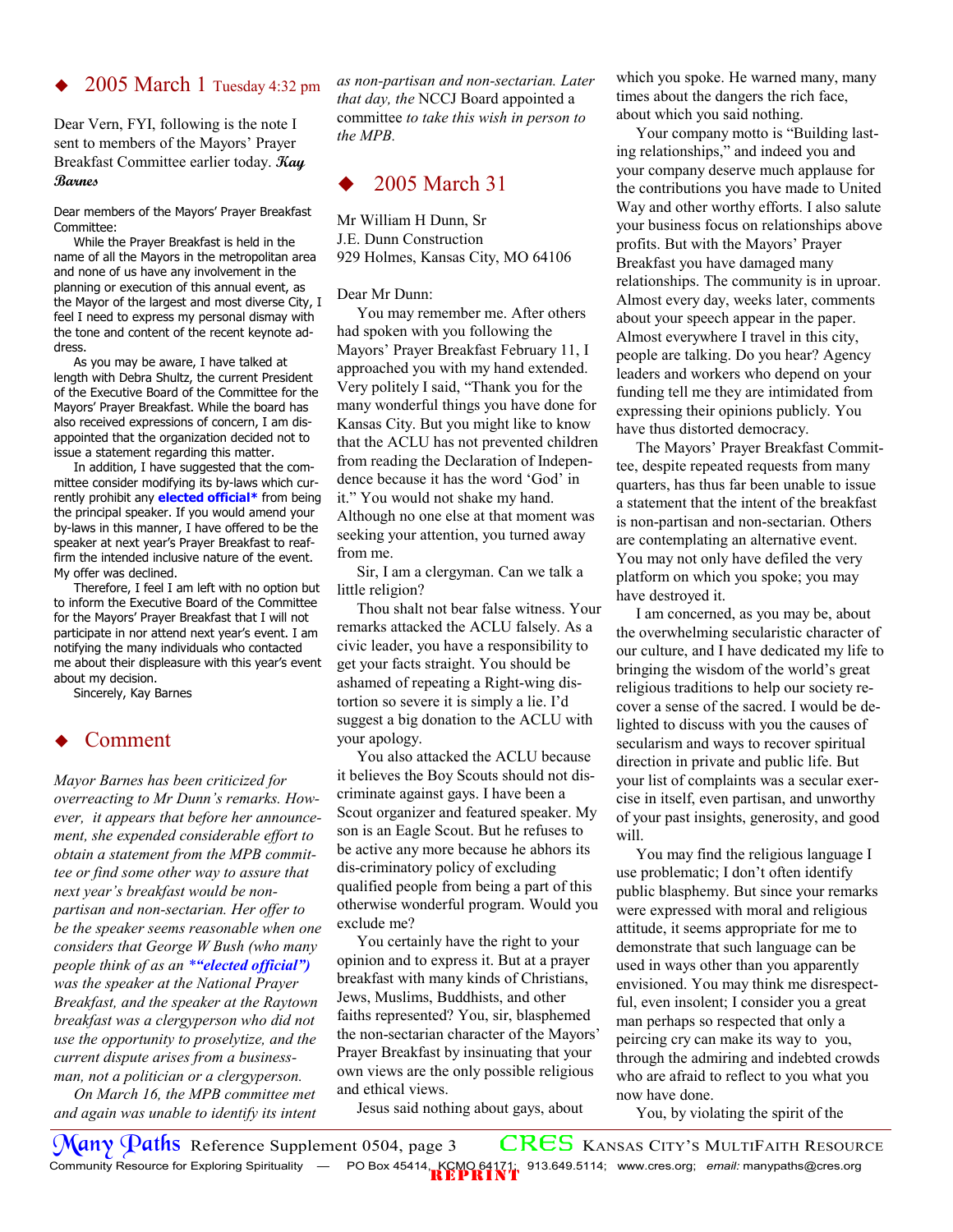Mayors' Prayer Breakfast, have not deepened our reverence for each other, but set us at each others' throats. You have the power to study what you said, to consider its effects, and to repent.

In sadness and with hope,

**The Rev Vern Barnet, DMn** 

# 2005 April 1

## *The following is a sketch for a column.*

 Some years ago my respect for Jewish friends, and my desire to express solidarity with them, led me to stop attending the annual Overland Park Mayor's Prayer Breakfast. But as a former resident of Overland Park, I also developed great admiration for Mayor Ed Eilert. So I thought this, his last year in office after serving 24 years so well, I would attend the March 24 breakfast. And I was also curious to see if, in the intervening years, the explicit and exclusive Christian setting had been modified.

 Of course there is nothing illegal about the Christian Businessmen's Committee inviting a mayor to such a prayer breakfast. People have the right to exercise their faith and to freely assemble. But when an event is held using the title of a government official whose photo is on the printed program, I get queasy, as I wrote in this space Feb. 23.

 As I entered, I did not see any signs saying "No Jews, Muslims or Hindus allowed," but the no-choice breakfast plate served with bacon to each of the 600 of us left little doubt that the dietary restrictions of some observing the practices of those faiths were unimportant to the breakfast planners.

 Homeowner association covenants restricting property purchase by Jews and blacks can no longer be enforced, but I saw no person of color present. If you were a white Christian, this may just have been the place for you. But Overland Park encompasses people of many ethnic backgrounds and religious traditions from A to Z, American Indian to Zoroastrian.

 It is true that the breakfast program from beginning to end was inspiring. The featured speaker had a powerful personal story to tell about his Christian faith. His presentation ended with a strong invitation to all of those present who had not already given their lives to Christ to do so right then. While not all Christians are comfortable with an "altar call," no one would want to question the speakers' sincerity and good will.

 But our community has equally gripping stories of a Tibetan monk in great peril who escaped Communist rule, of Jews who survived the Holocaust, of a black man whose career was shaped in part by seeing as a child a black man dragged behind a truck to his death because he asked his boss not to "bother" his wife anymore, of a Muslim assaulted by prejudice—folks of every faith with remarkable stories now contributing to our community.

 This has been a difficult column for me to write because so many of the people involved in that breakfast are my friends. But it is my duty to ask, "What kind of city do you want? Do you want to model bringing people together or, in a quasicivic function, convey exclusivity?"

 The person elected mayor April 5, or the Christian Businessmen's Committee, may want to rethink the custom of placing the aura of office around an affair that leaves so many wonderful citizens unable to share an annual breakfast together.

 This morning I attended a breakfast convened by an organization based in a specific Christian tradition. The food service was not slanted for any particular faith and priest's invocation, which included invoking "Allah," was clearly inclusive. If a *church* can sponsor a public event which is deliberately embracing, why can't an event in the name of a *public official* recognize all citizens?

## John C Danforth

By a series of recent initiatives, Republicans have transformed our party into the political arm of conservative Christians. The  $\ell$ lements of this transformation have included advocacy of a constitutional amendment to  $\beta$ an gay marriage, opposition to stem cell research involving both frozen embryos and human cells in petri dishes, and the extraordinary effort to keep Terri Schiavo hooked up to a feeding tube.

Standing alone, each of these initiatives has its advocates, within the Republican Party and beyond. But the distinct/elements do not stand alone. Rather they are parts of a larger package, an agenda of posttions common to conservative Christians and the dominant wing of the Republican Party. . . .

 High-profile Republican efforts to prolong the life of Ms Schiavo, including departures from Republican principles like approving Congressional involvement in private decisions and empowering a federal court to overrule  $\oint$ state court, can rightfully be interpreted as yielding to the pressure of religious power blocs.

In my state, Missouri, Republicans in the General Assembly have advanced legislation to criminalize even stem cell research in which the cells are artificially produced in petri dishes and will never be transplanted into the human uterus. They argue that such cells are human life that must be protected, by threat  $\beta$ f criminal prosecution, from promising research on diseases like Alzheimer's, Parkinson's and juvenile diabetes.

It is not evident to many of us that cells in a petri dish are equivalent to identifiable people suffering from terrible diseases.  $\boldsymbol{\mu}$  am and have always been pro-life. But the only explanation for legislators comparing cells  $\ln$  a petri dish to babies in the womb is the extension of religious doctrine into statutory law. . . . .

The problem is not with people or churches that are politically active. It is with a party that has gone so far in adopting  $\alpha$  sectarian agenda that it has become the political extension of a religious movement. . . .

 Take stem cell research. Criminalizing the work of scientists doing fuch research would give strong support to one religious doctrine, and it would punish people who believe it is their religious duty to  $\mu$ se science to heal the sick.

 $\ldots$  As a senator, **V** worried every day about the size of the federal deficit. I did not spend a single minute worrying about the effect of gays on the institution of marriage. Today it seems to be the other way around.  $\ldots$ 

Excerpts from March 30 opinion by former US Senator John C Danforth (MO). He resigned in January as US ambassador to the United Nations. He is an Episcopal minister.

Copyright 2005 The New York Times Company.

# Comment

*What happened at the February 11 Mayors' Prayer Breakfast is part of the same theocratic wave about which Danforth writes. Evolution, the Ten Commandments, you name it. A longer analysis is Frank Rich's March 27 NY Times "The God Racket, From DeMille to DeLay." For the text, visit our web site at* www.cres.  $org/nq$ w/theocracy.htm.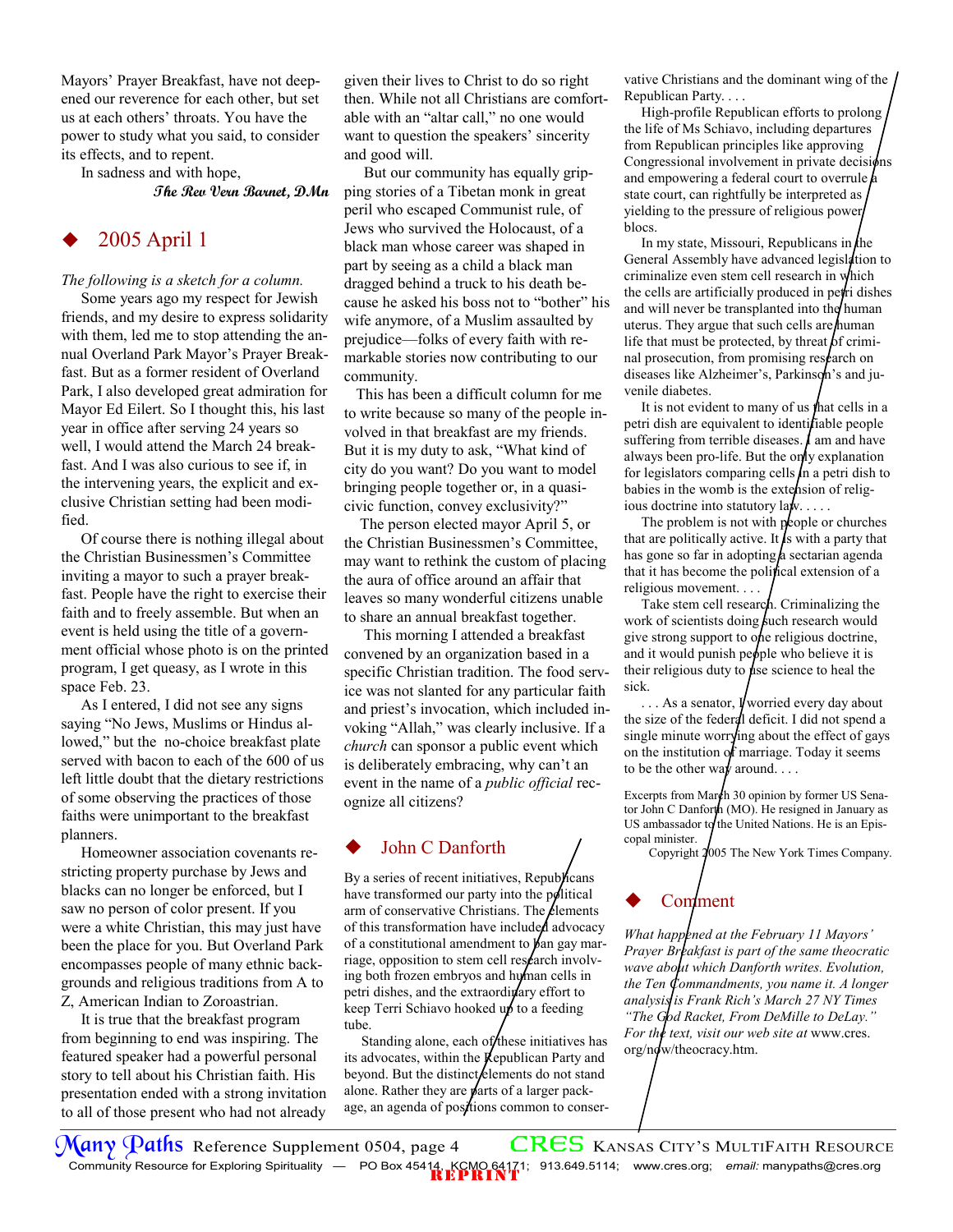# The Mayors' Prayer Breakfast: A Case Study, Part 2

Second set of selected documents in the aftermath of the 2005 February 11 Mayors' Prayer Breakfast

An astonishing amount of attention has been given to the Mayors' Prayer Breakfast, The entire Kansas City community owes Mayor Kay Barnes a huge Thank You for her and this compilation, like the first published 2005 April, is limited by space. Transcripts of KCPT's Ruckus and Kansas City Week in Review are omitted as are letters to the editor and other comment. We plan to assemble a complete set on our web site this summer as a case study for those who, like Harvard Professor Diana Eck, study the way pluralism in America is growing; see 2006 February entry below.

principled stand against the sectarian utterances that damaged the Mayors' Prayer Breakfast last year, 2005. This sent a clear message that she did not want to be associated with sectarian strife, and she did not want the city to be marked with such bigoted representation. The planners got the message. Mayor Barnes has led the community and taught us a great lesson, affirming that this community welcomes all faiths.

For context, see 2005 December entry below

## **2005 Nov 10**

**"Tables of Faith" Remarks**  MAYOR KAY BARNES

I am pleased to see so many people at the Table of Faiths luncheon, and I welcome each of you and thank you for your presence.

 The fact that you are here is evidence of your belief that all of us, working together, can make this City a better place if we commit ourselves to understanding and warmly accepting people whose religious beliefs and cultural practices are different from our own.

 In this room are Jews and Muslims, good friends, seated together; there are Buddhists and Christians, Sikhs, Christian Scientists, Southern Baptists, Hindus, Unitarians and Zoroastrians, Catholics and Sufis, Jains, secular humanists, even agnostics, and there are people who have never heard of some of the religions represented here today.

 This room is a microcosm of our nation. But we are here together to show our commitment to inclusion and acceptance, and to strengthen our belief that this is a city that welcomes all people.

 The religious differences in this room are significant, and should be acknowledged. We are vastly different in our theological beliefs about the deity, death, the food we eat and the clothes we wear, our prayers and rituals—so many things; but we agree on our shared humanity and we agree on the ethic of reciprocity—that we should treat others as we wish to be treated. This is a fundamental idea found in the writings of all religions as well as the work of secular philosophers.

 From Socrates to Confucius, in Judaism, Christianity, Islam, Jainism, Hinduism, Buddhism—the message is the same—treat others as you want to be treated.

Understanding these words requires knowledge

and imagination…the knowledge to truly think about the impact we might have on the lives of others, and the ability to imagine ourselves—accurately and vividly—in the place of those who are the recipients of our actions.

 But we live in a challenging time… When people say with certainty that God favors the United States over other countries; when wars are mistakenly described as "holy," and natural disasters are interpreted as God's punishment, rather than Mother Nature's temperament.

 We live in a time when certain Christian values are apparently requirements for membership on the Supreme Court, and when Muslims, our own friends and neighbors, are considered threats to America regardless of their behavior and in spite of their citizenship and peaceful adherence to the teachings of Allah.

 We see religion take precedence over science in our public schools, and first amendment rights under attack from our own government. We see so-called Christians picket with unspeakable hatred at the funerals of the fallen, and we see people insulted and harmed because they are not what other people want them to be.

 We hear condemnation of loving couples simply because they are from the same sex and we are confronted by an effort to remove the birthright citizenship guarantee of the 14th Amendment. We are surrounded by endless examples of hatred, greed, indifference, and selfishness from people who consider themselves superior on earth, as well as in the eyes of their God.

 Jacques Derrida, the French writer and philosopher said "Religion is responsibility, or it is nothing at all."

 It is our duty, to humanity and to whatever higher power we do or do not believe in, that we take responsibility—for other people, for the environment, and for the future…blending an ethic of reciprocity with a sincere acceptance of others, bound together by respect for all beings.

 We are responsible for what we do, and for what is done in our name. When we consider our version of "the truth," we must remember that truth is not the sole property of any person or religion. We become careless—even reckless—when we dismiss our differences, and inflict our personal values, morals and spirituality on others.

 We must also remember that ours is a government separate from any and all religion, and that we are all in this together.

 There is an interesting article about President Bill Clinton in this month's issue of Ladies' Home Journal in which he is asked about the push for religiosity in law, the courts and schools. Clinton says that it is important to have loving attitudes toward all human beings, because, he says, humans are fallible and make their very best effort. "…I think people should carry their faith and their values into politics, but there needs to be enough humility to know, just as St. Paul said, you are not in possession of the absolute truth."

 He goes on to say, "I don't care if you're al liberal Democrat or a conservative Republican. I don't care if you're a Muslim, Christian or Jew. Or Baha'i, Hindu or Buddhist. You are not in possession of the absolute truth…You know it in part. That means that you might be wrong. Once you recognize that you might be wrong, you can deal with anybody, work out anything and go forward."

 When you leave today, promise that this message will not be forgotten. Don't give my words a wink and a nod because I'm a nice, optimistic person, and then proceed to accept torture, racism, hatred of foreigners and the myriad problems of the world. You don't want to be tortured or mistreated or victimized in any way. No one does.

 The rights you enjoy, whether bestowed by a creator or a Constitution, must also be allowed to others. Behave the way you want others to behave. Go, in peace and accepting responsibility – and prove that Kansas City welcomes everyone, unconditionally.

## **2005 April**

### **Planning Next Year's Prayer Breakfast**  JACK CASHILL

A certain class of Kansas Citians thinks that all thinking people think as it thinks. As Bill Dunn, chairman emeritus of the J.E. Dunn Construction Co., spectacularly proved at the now notorious Mayor's Prayer Breakfast, that is not exactly so.

 According to *The Star*, Dunn's "conservative political emphasis and denunciation of secular society" outraged at least some members of the audience, Mayor Kay Barnes among them. To express her "personal dismay" with Dunn's speech, the Mayor, in fact, announced that she would not attend next year's event.

 This threw the not-for-profit Prayer Breakfast Committee into something of a pickle. Having the Mayor boycott the Mayor's Breakfast is like having the bride boycott a wedding. In either case, it's just not the same without her. The breakfast organizer, in fact, lamented that the breakfast has been "destroyed" by what she calls a "maelstrom of controversy."

 "Destroyed" may be a little strong, but "wounded" the breakfast surely is. As a member of the mainstreamindeed, I voted with the majority in just about every election last year—I feel a new responsibility to heal these wounds. I even half sympathize with The Star' inimitable Lewis Diuguid who publicly yearns for the days when a speech at the Mayor's Breakfast "doesn't reverberate in this community." To prevent future reverberations, or at least to assure balance in the reverberating, allow me to propose some simple guidelines.

 Guideline 1: Make sure the ground rules are known and disseminated in advance.

 Given the breakfast's mission statement, one can understand how an octogenarian (yes, that's right, kids, someone who eats octopuses) like Mr. Dunn interpreted his mandate as he did. As the mission statement reads, the speaker is expected "to emphasize ethics, morality and spirituality in business, labor, the professions and government." Whether the audience appreciated it or not, Bill Dunn seems to have taken the mission statement at its word.

 Dunn addressed what he saw as the nation's "sharp downward trend in ethics, morality and spirituality" and cited some of its seemingly obvious symptoms, among them pornography, the sexual abuse of children, illegitimacy, divorce, a swelling prison population, the breakdown in marriage, par-

REPRINT **Many Paths** Reference Supplement 0603, page 1 **CRES** KANSAS CITY'S MULTIFAITH RESOURCE<br>Community Resource for Exploring Spirituality – PO Box 45414, KCMO 64171; 913.649.5114; www.cres.org; email: cres@cres.org Community Resource for Exploring Spirituality — PO Box 45414, KCMO 64171; 913.649.5114;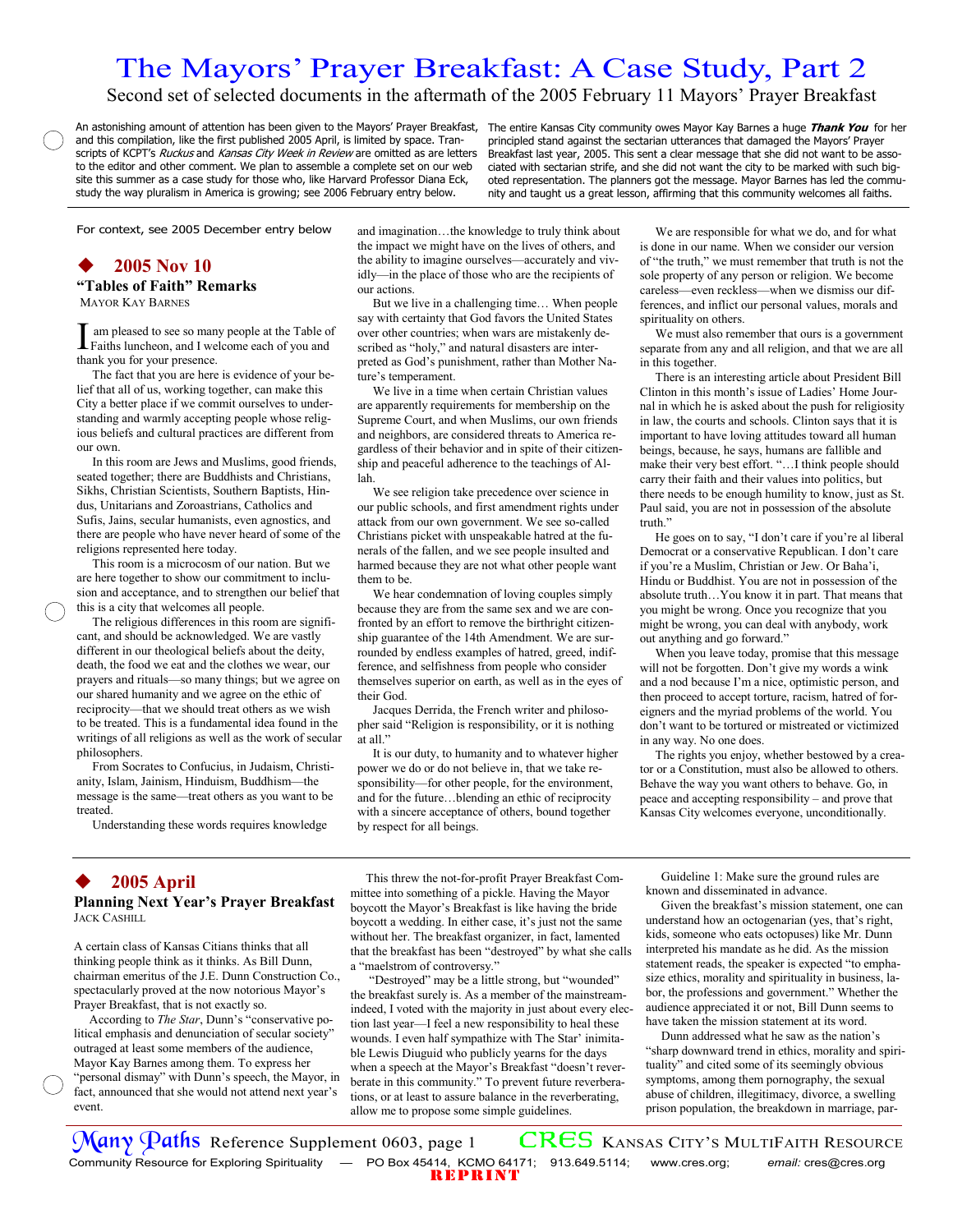tial birth abortion and sexually transmitted diseases. Any of us would be hard pressed to speak on "morality and spirituality" without having a strong opinion of some sort. Perhaps those two words should be extracted from the mission statement.

 Guideline 2: Make sure that all participants play by the same ground rules.

 A few years back, when the good Reverend Robert Meneilly used his prestigious Johnson County pulpit to denounce the social conservatives of Johnson County as a "far greater threat than the old threat of communism," *The Johnson County Sun* reprinted the sermon in full, and The Kansas City Star lauded the honorable Reverend as a "drum major for justice."

 Then, just about every do-gooder organization that had an award to give gave this proud manufacturer of maelstroms theirs, culminating with the prestigious Harry S. Truman Good Neighbor award. To keep the ideological fires lit, Meneilly helped found a group called—with a wink and a nod—the "Mainstream Coalition." Kay Barnes has sat on its board.

 Clearly, Mr. Dunn marches to the beat of his own drum. Given his advanced years, one can forgive him for thinking the Mayor keen on drum majors in general and not just those who play a particular tune.

 Guideline 3: Require that all participants at such events reveal their ideological bent.

 For some time, I was the only journalist on KCPT's Kansas City Week In Review to be introduced with a political label attached. This was true even though my politics hewed closer to the norm than did those of other panelists like, say, the aforementioned Lewis Diuguid or *The Pitch* editor. When I suggested that all the participants have the privilege of being labeled, the producers decided that it might be just as fair if no one were.

 In a similar vein, in all the reporting on the Mayor's Breakfast, only Dunn is labeled—in his case with the Scarlet C for "conservative." He likely doesn't mind. For years, he has been an outspoken advocate of pro-family and pro-life causes. Most of the attendees had to have known this. Still, 1200 people attended, the most ever for a Mayor's Prayer Breakfast.

 A good deal less transparent is the group that pocketed the receipts, the NCCJ. Once known as the National Conference for Christians and Jews, the group quietly changed its name some years ago to The National Conference for Community and Justice.

 The Star buys the NCCJ line that it "generally does not take stands on political issues." The NCCJ web site, however, proudly declares that political advocacy is a major part of the NCCJ mission. That advocacy, although not hard left, is relentlessly liberal. Even *The Star* admits that the group, like the Mayor, does support "same-sex marriage," an enthusiasm few at the Prayer Breakfast shared.

 So why does *The Star* worry that Barnes and the NCCJ people were offended by Dunn's position? Isn't it just as likely that Dunn and much of the audience would be offended by theirs? Besides, it's not as if Dunn walked away with the day's revenues.

 More coy still is the one group that Dunn did indeed hammer, the American Civil Liberties Union, or ACLU. "The ACLU's mission," the group argued in response, "is to conserve America's original civic values," particularly the First Amendment.

 In theory, maybe, but in reality, the ACLU promotes those "civic values" that excite its decidedly left of center donor base. Thus, in the ACLU's eyes, the right of a homosexual to be a Boy Scout leader, which I can't find in my copy of the Constitution, trumps the truly "original" rights of the Boy Scouts to freedom of assembly. This is one position that clearly provoked Mr. Dunn, and he said as much. In its response, the ACLU obfuscated as it almost always does. With the possible exception of Fox News, no organization in America conceals its political leanings less convincingly than the ACLU.

### *Next Year's Breakfast*

 After the event, Mayor Kay Barnes asked the Breakfast's beleaguered executive committee to change its rules so as to allow elected officials to speak. She volunteered herself as Speaker One in the revised format. The Committee refused.

 Even if the Committee reverses its decision, the question remains whether the Mayor would whip up a maelstrom of her own or would she ease Mr. Diuguid's anxiety and return the speech to its prereverberating days.

 To the ACLU, it may not matter. Mr. Dunn has awakened this slumbering giant to an offense right under its nose, the "Mayor" saying "Prayers" in any which way. Indeed, in its sharply worded response, the ACLU subtly put the Committee on notice that it supports free speech only if "supported by the strict separation of church and state," and "strict" the "separation" at this breakfast definitely ain't.

 Given the ACLU's vigilance, "Prayer" may have to be removed from the title of the breakfast. Given the Mayor's likely boycott, "Mayor" better go as well. The "spirituality and morality" part of the mission statement is way too provocative. And who wants to give money to the NCCJ anyhow?

 How about a beer after work that day? No one really likes breakfast in any case, and at a bar, a friendly one, you can still say any dang thing you like.

Jack Cashill is *Ingram's* Executive Editor and has affiliated with the magazine for 26 years. He can be reached at jackcashill@yahoo.com. The views expressed in this column are the writer's own and do not necessarily reflect those of Ingram's Magazine.

# **2005 December**

VERN BARNET IN *CAMP* 

Here's the story, or at least the part of it I know, about how Mayor Barnes came to speak with such high regard about gay activist, Roger Goodin, who died several years ago, at the Table of Faiths luncheon Nov 10.

You may remember that at the Feb 11 Mayors' Prayer Breakfast Bill Dunn, St., chairman emeritus of J.E. Dunn Construction, used the occasion to attack librarians, judges, believers in civil liberties, and the gay community.

 I immediately, politely, registered my concern with Mr. Dunn at the conclusion of the event (see my *CAMP* columns for March and April), wrote him a letter (to which he has never responded), and wrote the following to the chair of the breakfast committee:

 "So much wonderful effort again went into the Mayors' Prayer Breakfast this morning, it was a shame for it to become a partisan brawl. While Mr. William Dunn, Sr., has every right to his own religious viewpoints and to express them, when he referred with moral imprimatur to November's election, the event became in effect a political rally in which the unwilling were forced to participate. The Mayors'  $\cancel{P}$  rayer Breakfast should be about the spirit, the unity that brings us together, not about partisan promotion. In my view it was unethical of your speaker to violate the non-partisan intent and expectation of the event."

 When it was clear there would not be a favorable response from the committee, I thought Dunn's damage to our community should be discussed publicly, so I wrote column in *The Star* Feb 23 which elicited so much public reaction that *The Star* eventually published the text of Dunn's remarks.

Meanwhile, Mayor Barnes sought a statement from the committee that would provide guidance for future planning to avoid such an offense in the future. She *even* volunteered to be the keynote speaker at the 2006 breakfast "to reaffirm the intended inclusive nature of the event."

 The committee rejected her suggestions. On March 1, she issued a statement reporting her disappointment and announcing that she would "not participate in  $\eta$ <sup>or</sup> attend next year's event." She said, "I am notifying the many individuals who contacted me about their displeasure with this year's event about my decision."

Meanwhile, members of the Interfaith Council, some of whom were at the breakfast, began planning an event which would mark the Council's new status as an independent organization. (From its formation in 1989 through last year, the Council was a program of my organization CRES, and I felt it was now  $\frac{1}{2}$  trong enough to function on its own.)

Lama Chuck Stanford of the Rime/Buddhist Center, the Buddhist member of the Council, wrote the Mayor with suggestion that she might preside over a metro-wide event at which the values of diversity might be celebrated. She liked the idea.

 A committee was formed and the Table of Faiths luncheon was planned.

Over 600 people attended the  $$45$  a plate luncheon, with some paying \$1000 for a table, quite a remarkable result for the first year of what will become an annual event.

So LGBT people, let's hear it for - Mr. Dunn! His perverse and intolerant views roused a faithful community to respond with a strong affirmation that Kansas City celebrates its diversity  $\int$  So, ironically, good, much good, has come from what/appeared to be an evil morning.

And certainly let us praise Mayor Barnes who, failing private efforts to move the situation forward, took a clear and strong public stand/against "the tone and content of the [Feb. 11 Dunn] keynote address."

 And let us praise Mayor Pro-Tem Al Brooks, who was a key luncheon planner, unfailing in his devotion to acceptance for all poople, along with Jewish co-chair Gayle Krigel, Muslim co-chair Mahnaz Shabbir, co-chair Lama Chuck, Council convener David Nelson, and the entire Council with membership from American Indian to Zoroastrian, who are working hard to make Kansas City "the most welcoming community for all people."



VERN BARNET IN *CAMP* 

L*ast year the anti-gay, single-religion proclamations of Bill Dunn, Sr. at the Mayors' Prayer Breakfast led to an uproar when the organizers refused to state that its purpose was non-partisan and honored all religions. The group has announced that its speaker this year, Feb 22, will be Kansas City native and recently retired chairman of the Joint Chiefs of Staff, Gen. Richard Myers. As honored as he may be, and as proud our city may be of him, his prestige and Kansas City origins are overshadowed by the Mayors' Prayer Breakfast committee's apparent determination to further violate and divide the community. So what should he say? Here is my fantasy:*

Good people of Kansas City: this occasion's purpose is, through prayer, to celebrate and deepen our sense of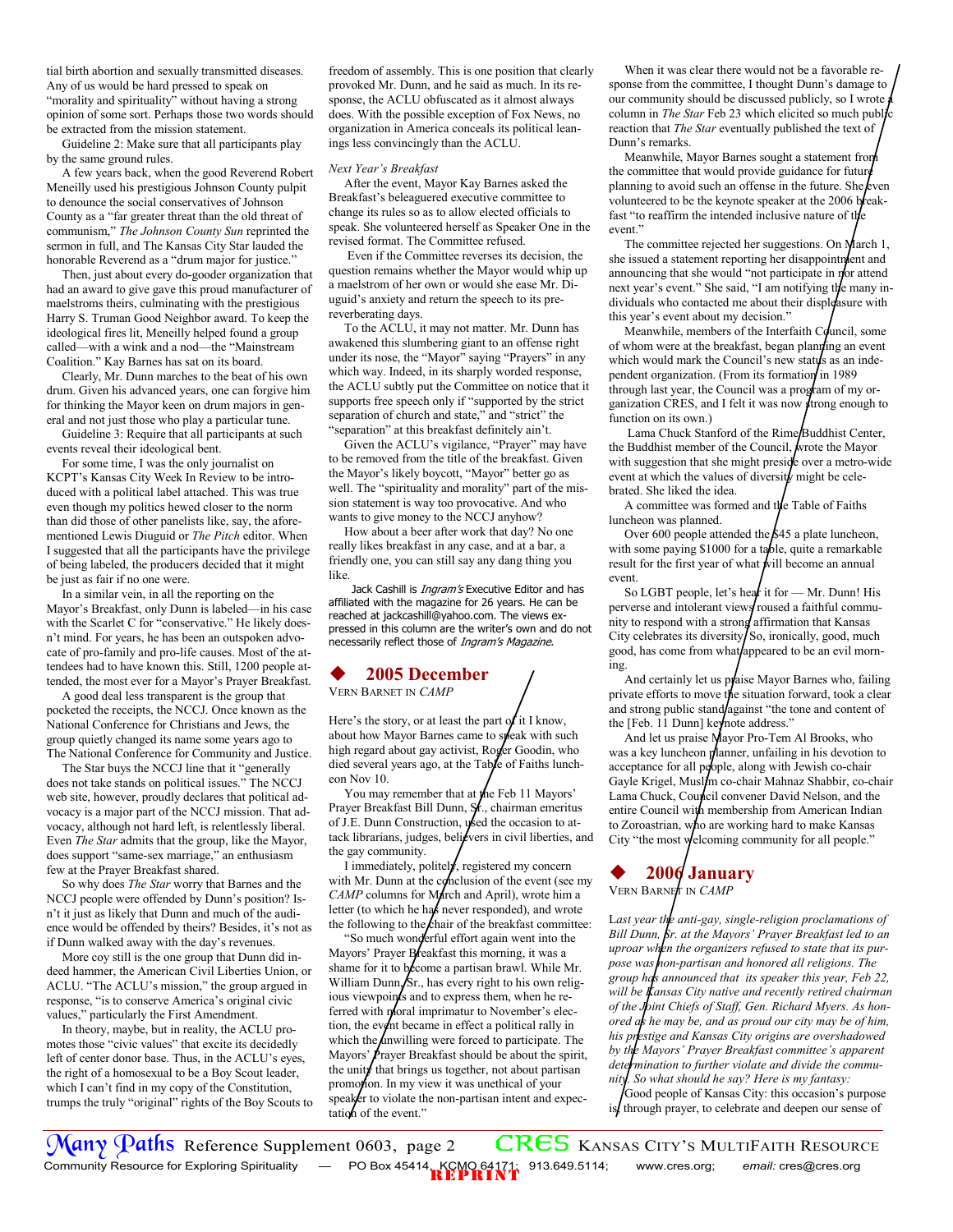community, embracing gay and straight, every race, the full political spectrum and all spiritual paths.

 I say this at the outset because I'm sure many of you were astonished when you heard I was chosen to be the speaker. As a public figure identified with a war that some have called unnecessary and incompetent, I appear to be about as non-controversial as Cindy Sheehan  $\vec{k}$  ould be on the other side.

You must be asking, "What were the organizers" thinking? After the distress and division caused  $\cancel{b}y$  last year's partisan and self-righteous speaker, why did they not seek a speaker who would not appear to further insult the comity of the community? Will they never learn? Do they still not get it — or are they deliberately destroying this honorable prayer-breakfast tradition in  $\phi$ rder to further their own partisan and narrow religious interests?"

Your speaker last year has every right to his views and to promote them publicly. I have spent my career defending his freedom — and yours as well. The question is not his right to speak. The question is whether an occasion such as this should be subverted for narrow ends.

I think not, just as a wedding is not the time for political speeches, and a funeral is not the time for protesters to parade their understanding of Leviticus.

We are a nation of many peoples, and that is our strength. We have found ways of  $\oint$ eparating our private convictions from those that must govern public life. Thus, while I may personally agree with Jesus and Catholics that divorce is wrong/I recognize that my nation contains people who interpret the New Testament differently than I do, and therefore civil law rightly permits divorce.

 I have fought for the right of the Jehovah's witness to refuse blood transfusions,  $\psi$ ut I also have fought for the right of society to allow those who disagree with this stance to seek medical care that respects their different religious convictions.

I am ashamed of the  $\int$  don't ask, don't tell" policy governing homosexuals in the military. The only people this policy serves is the wedge-issue politicians. Our nation's security is damaged by this policy, especially when we need competent *linguists*, intelligence officers, and other soldiers who  $\Delta$  are gay whose excellence is undeniable.

While religions who disapprove of homosexuals have every right to do/so within their own organizations, they should not command the US Military. Some of these religions have death penalties for same-sex acts, but our government protects citizens against such acts favored by personal religious opinions.

To force conformity of religious views on gay rights, a woman's/right to choose, stem-cell research, the teaching of evolution in science class, marriage, and other such matters would be theocracy, not the democracy which I have pledged to defend.

 Finally, when we pray for America, let us also pray for the whole world, as we may be reminded to do by the Gospel song, "He's got the whole world in His hands." Yes, I pledge allegiance to the United States of America, but  $\beta$ ur allegiance must now also include the vision of Isafah, who saw that the divine is not the property of a single nation, but the gift to all. And in this community, this prayer breakfast should belong not just to those on he right or the left, but to every citizen. I pray that it may be so.

## **2006 Feb 15**

**Prayer breakfast a time to look past divsions**  "FAITHS AND BELIEFS" BY VERN BARNET SPECIAL TO *THE KANSAS CITY STAR*.

Last year's Mayors' Prayer Breakfast in Kansas City led

many folks to think their faiths were not respected.

 Since then professor Diana Eck, head of the Pluralism Project at Harvard, has been in town. She asked about our experience here. She said that communities across the nation are addressing such occasions with varying success as Americans become aware of our many faiths.

 How do such gatherings best recognize our ethnic, political and religious diversity? Can we use these once-a-year opportunities to rise above our particular agendas and unite together in prayer, to celebrate and deepen our sense of community? Can the prayer, the speakers and even the menu say, "We embrace all spiritual paths"?

 Not far from the site of this year's Feb. 22 breakfast is Ilus Davis Park with its inscription of the First Amendment to the Constitution. It can guide us.

 It guarantees freedom of religion, of speech, of the press and the right to assemble. Some of us have served in the armed forces to protect these liberties, some have provided other forms of leadership to exercise and guarantee them, and some have died in their defense.

 These liberties do not mean it is appropriate to offer political speeches at a wedding, and a funeral is not the time for protesters to parade their interpretation of Leviticus.

 Instead a civic prayer breakfast should inspire us to see our differences as pieces in a beautiful mosaic of freedom. We are a nation of many peoples and faiths, and that is our strength. And we have found ways of protecting our freedoms from government usurpation.

 Thus, while some may follow a particular faith tradition that teaches divorce is sinful, we also recognize that our nation contains people who apply the New Testament variously, and therefore civil law permits the freedom to divorce. We honor the right of those who, in practicing their faith, refuse blood transfusions; but we also allow those who differ with this stance to accept transfusions.

 At least once a year, on this sacred occasion of civic prayer, it is appropriate to forgo arguing about abortion, stem-cell research, the teaching of evolution in science class, gay marriage, the war and other controversial issues. What is appropriate instead is to unite in the consecration of democracy that protects our faiths.

 And as we, whatever our belief, pray for America, let us also pray for the whole world, expressed in the gospel song "He's Got the Whole World in His Hands." As we pledge allegiance to the United States of America, let our allegiance also include the universal vision of Isaiah and other seers who proclaim that the divine is given not to a single nation or one religion but to all peoples.

 The prayer breakfast belongs not just to those on the right or the left, or those only of a particular faith, but to every citizen, to every soul, as we cherish our community. Let us pray that it may be so.

## **2006 Feb 20**

Barnes still plans to skip meeting — Mayor had wanted to affirm 'inclusive nature of the event' **Prayer breakfast boycott** 

By LYNN HORSLEY, *THE KANSAS CITY STAR*

One mayor will be conspicuously absent Wednesday from the Mayors' Prayer Breakfast in Kansas City: Kansas City Mayor Kay Barnes.

Barnes is sticking by her decision, announced last

year, not to attend this year's event because of her displeasure over remarks by last year's keynote speaker, construction magnate Bill Dunn Sr.

 This year, the breakfast attracted a nationally prominent speaker, retired Air Force Gen. Richard Myers, former chairman of the Joint Chiefs of Staff and a Merriam native. But that hasn't shaken Barnes' resolve.

 And Barnes' boycott hasn't shaken the committee. Event organizers emphasize that the gathering is the Mayors' Prayer Breakfast — as in more than one mayor — and is designed to salute all mayors and administrators in the Kansas City metro area. They say they just want to put the past behind them.

 "We're moving forward," said Debra Shultz, president of the nonprofit Mayors' Prayer Breakfast Committee. "It's going to be a pretty neat event this year."

 She said 26 mayors and about 950 people have signed up to attend this year.

 Because the event is held at the Hyatt Regency Crown Center hotel in Kansas City, Barnes has normally been considered the "host" mayor and last year gave welcoming remarks that emphasized the contributions of everyone in the room. She later sent a letter to committee representatives objecting to what she considered a divisive speech by Dunn.

 In his 10-minute speech, Dunn bemoaned "a sharp downward trend" in the nation's values and denounced illegitimate births, same-sex marriage, activist judges and the American Civil Liberties Union.

 Barnes asked the committee to modify its by-laws to allow an elected official to be the principal speaker, and offered to give this year's speech "to reaffirm the intended inclusive nature of the event." Her offer was rejected so Barnes said she would not attend.

 Barnes declined to comment last week on her decision, except to say she stands by her earlier letter.

 Mayoral press aide Lara Schopp said Barnes' "biggest concern was that people think it's her event. … She was taking a lot of heat personally for an event we had nothing to do with."

 Bill Dunn is out of town until March 1 and was unavailable for comment, but the J.E. Dunn Construction Co. has bought a table at this year's event.

 The breakfast is designed to highlight ethics, morality and spirituality in business, labor, the professions and government. This year it is raising money to benefit Camp ChiMer, a summer camp for children ages 9 to 17 with kidney disease.

 Shultz said she had spoken with Barnes about her decision and respected it. But she added that the event "is not just one mayor. It's many mayors."

 (The Kansas City Star has purchased tickets for the event for many years. The publisher's executive assistant, Candace Spurny, is a member of the prayer breakfast committee. Columnist Steve Penn was invited to give the benediction.)

 This isn't the first time the event has offended someone, said John Duncan, vice chairman of the prayer breakfast board.

 In 1994, Bailus Tate, who was Kansas City police board chairman at the time, called the Kansas City school desegregation plan "a disaster of monumental proportions" and said money should be spent on good quality neighborhood schools that nurtured children who were disciplined and accountable.

 Tate's remarks hit home with many people, but Julia Hill, then school board president, disagreed that the magnet schools were too lavish and said in an interview that neighborhood schools would be a return to segregation.

Board Member Anita Gorman also recalled that

Community Resource for Exploring Spirituality — PO Box 45444, RCMO 64171; 913.649.5114; www.cres.org; *email: cress@cres.org*  $\frac{1}{\sqrt{2}}$  **Paths** Reference Supplement 0603, page 3 **CRES** KANSAS CITY's MULTIFAITH RESOURCE<br>Community Resource for Exploring Spirituality – PO Box 45**44; ReMOS4**71; 913.649.5114; www.cres.org; *email: cress@cres.org*